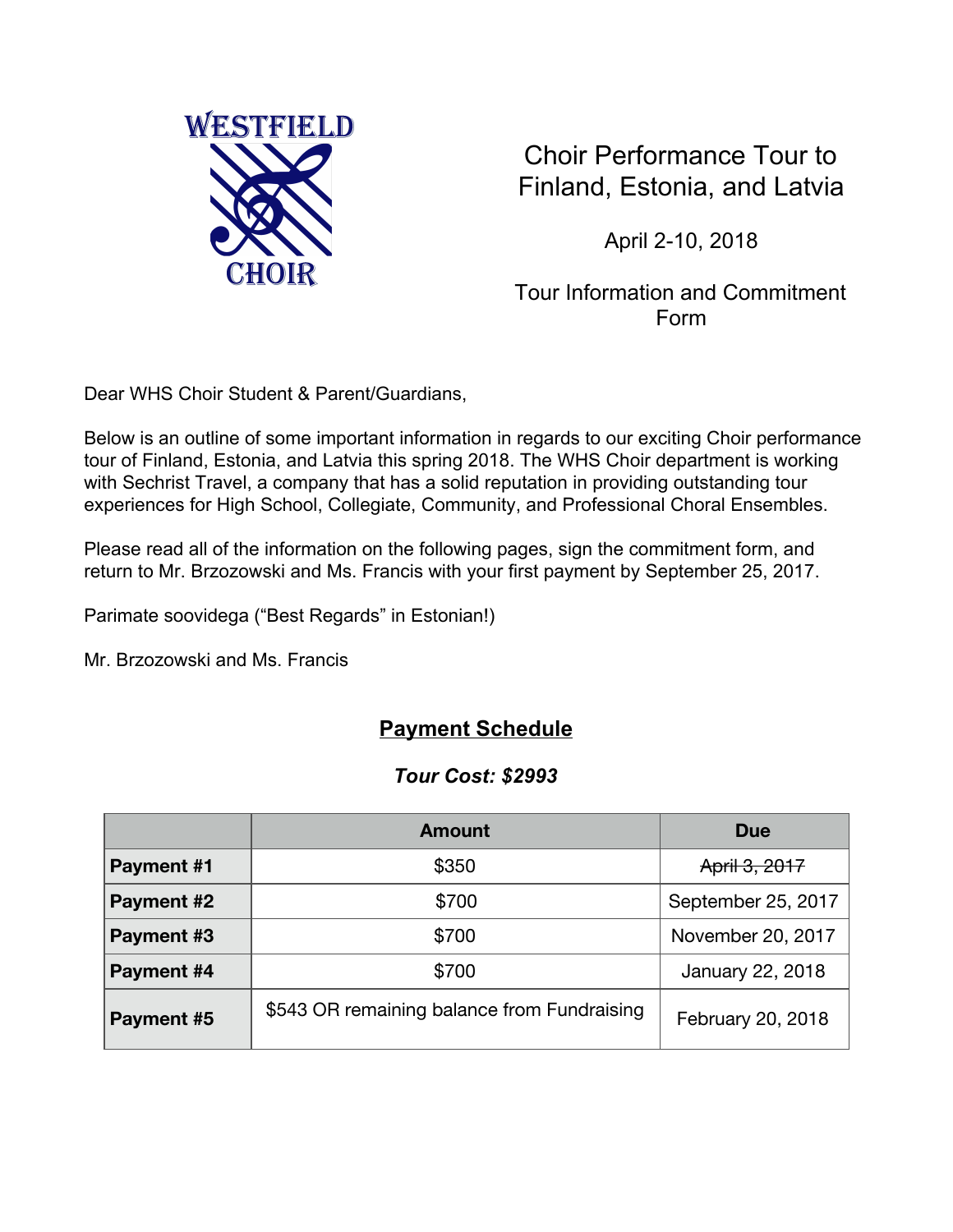Notes about Payments:

- **• Checks only. Please write checks payable to "WHS Music"**
- All checks will be deposited by that week's end (i.e. checks are collected on Monday and deposited by Friday).
- All fundraising efforts will be applied to the last payment. If fundraising efforts exceed the remaining balance, a refund will be issued to the student.

# **Refund Policy**

Cancellation fees are assessed in part by the date of cancellation and the *Sechrist Travel* cancellation policies.

- **After October 6, 2017, \$150 is non-refundable**
- **After January 2, 2018, \$800 of all payments made is non-refundable**
- **After February 16, 2018: ALL PAYMENTS ARE NON-REFUNDABLE**.
- Refunds for cancellations before February 16, 2018 will not be issued until completion of the residency tour.
- If our tour becomes cancelled due to "acts of God," Sechrist Travel reserves the right to move your tour to another destination, based on the approval of a representative of CLIENT, or post-pone the tour for a future year.
- Cancellations must be submitted in writing; the date of such notification is received by ST will be deemed the cancellation date.
- To avoid cancellation fees, you may transfer reservation to another participant until March 3, 2018. This action is subject to airline name change fees.

# **Travel Insurance (Optional)**

It is optional but recommended that you purchase travel insurance to cover your tour package. There are several options to cover the complete Land and Air Package of \$2993 per person. Feel free to also shop around for plans as well.

For more info, please visit the *Tripassure* website for more plan details and costs. <https://www.tripassure.com/main/?welcome=SECH1451WA>

If you have any questions regarding specific plans please contact:

#### **Sechrist Travel, LLC**

415 125th Street SE Everett, WA 98208 O: 425-357-0245 info@sechristtravel.com

### **WHS Code of Conduct**

All Westfield High School Choir students participating on this international tour are expected to adhere to the Westfield Public Schools "Code of Conduct." **Any violations of the WHS code of conduct over the course of the school year leading up to our departure date can cause the student to lose traveling privileges (at the discretion of the choir directors**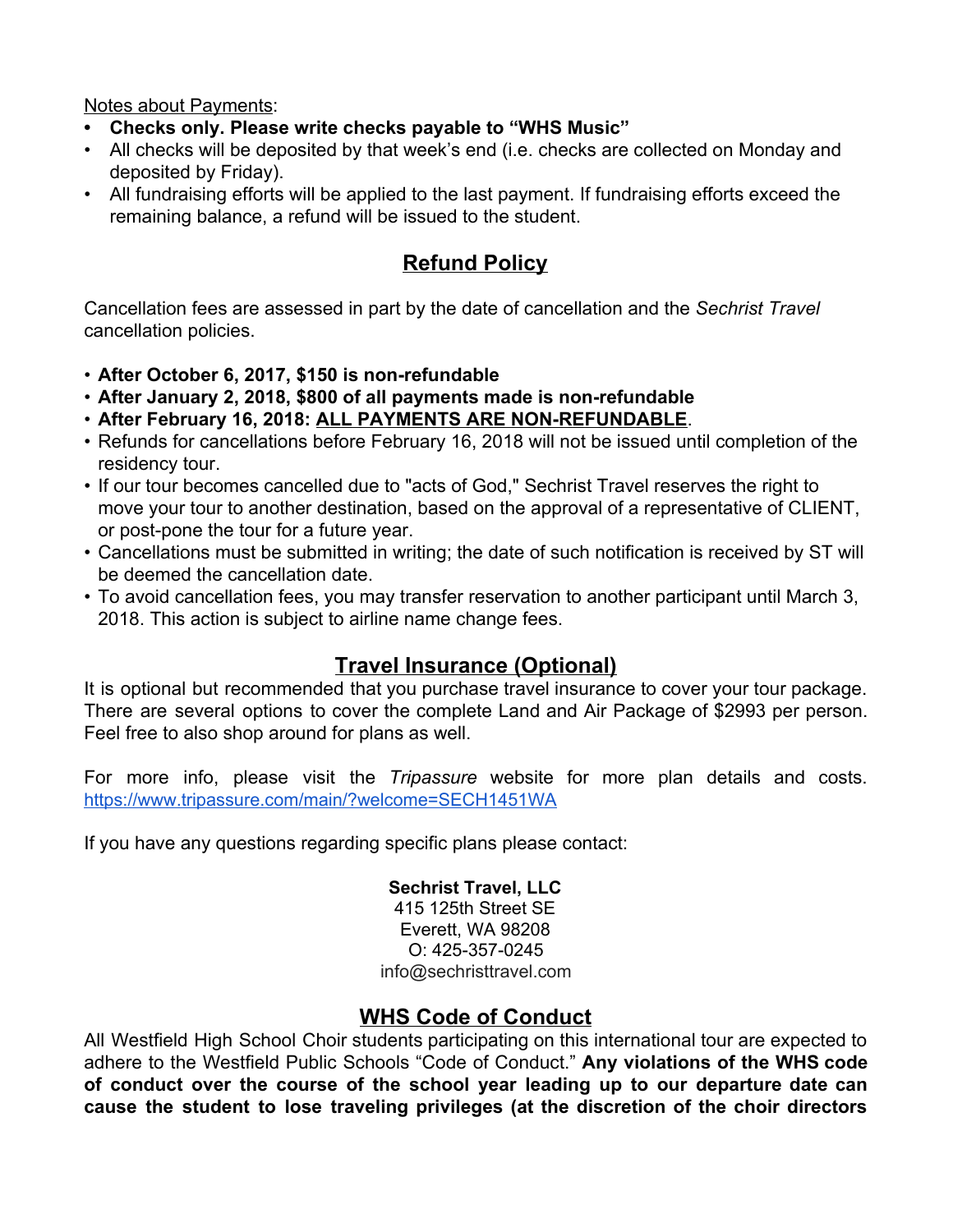**and WHS Administration).** This includes, but is not limited to, behavior exhibited in the choir classroom, Westfield High School, and the Westfield community at large. This also includes behavior that occur off school grounds that is in violation of Federal, State, and Local Law. Refunds will be given based on the refund policy above.

# **Parent Meeting**

A meeting for all student tour participants and their parent/guardians will take place approximately one month prior to our departure. This meeting is mandatory and all students must be accompanied by their parent/guardian. WHS Teachers, nurse, and Sechrist Travel will provide a complete overview of our tour itinerary, review medical considerations, and outline student and parent expectations for the tour.

### **Passports**

All tour participants must have a valid passport for international travel. If you already have a passport, be sure to check the expiration date. *Your passport must be current up to 6 months AFTER the scheduled return date of the trip. For this tour, your passport must be valid until October 10, 2018.* All passport copies and passport numbers will be collected at the beginning of January TBA.

The traveler registration form (will send via email - needs to be completed electronically) and all passport information **is due November 30, 2017**. If you do not currently have a passport or it needs to be updated, please make arrangements ASAP as a passport could take 6-8 weeks to arrive.

# **Extra Rehearsals**

All students traveling are required to perform in the informal and formal concerts scheduled throughout our tour. Four groups from WHS will be performing on this tour: Concert Choir, Bel Coro, Chorale, and the WHS Combined Choir.

In order to prepare for our performances, we will be holding a few after school rehearsals (TBA) leading up to our trip. These rehearsals are mandatory for all tour participants.

### **Attire**

Tour participants will be required to purchase both a shirt for informal performances as well as the formal attire described below.

#### **Formal Attire:**

*Bel Coro, Concert Choir, and Chorale*

- *•* Boys: Tuxedo pants and jacket ordered from *Southeastern Performance Apparel.*
- *•* Girls: Concert gown ordered from *Southeastern Performance Apparel.*